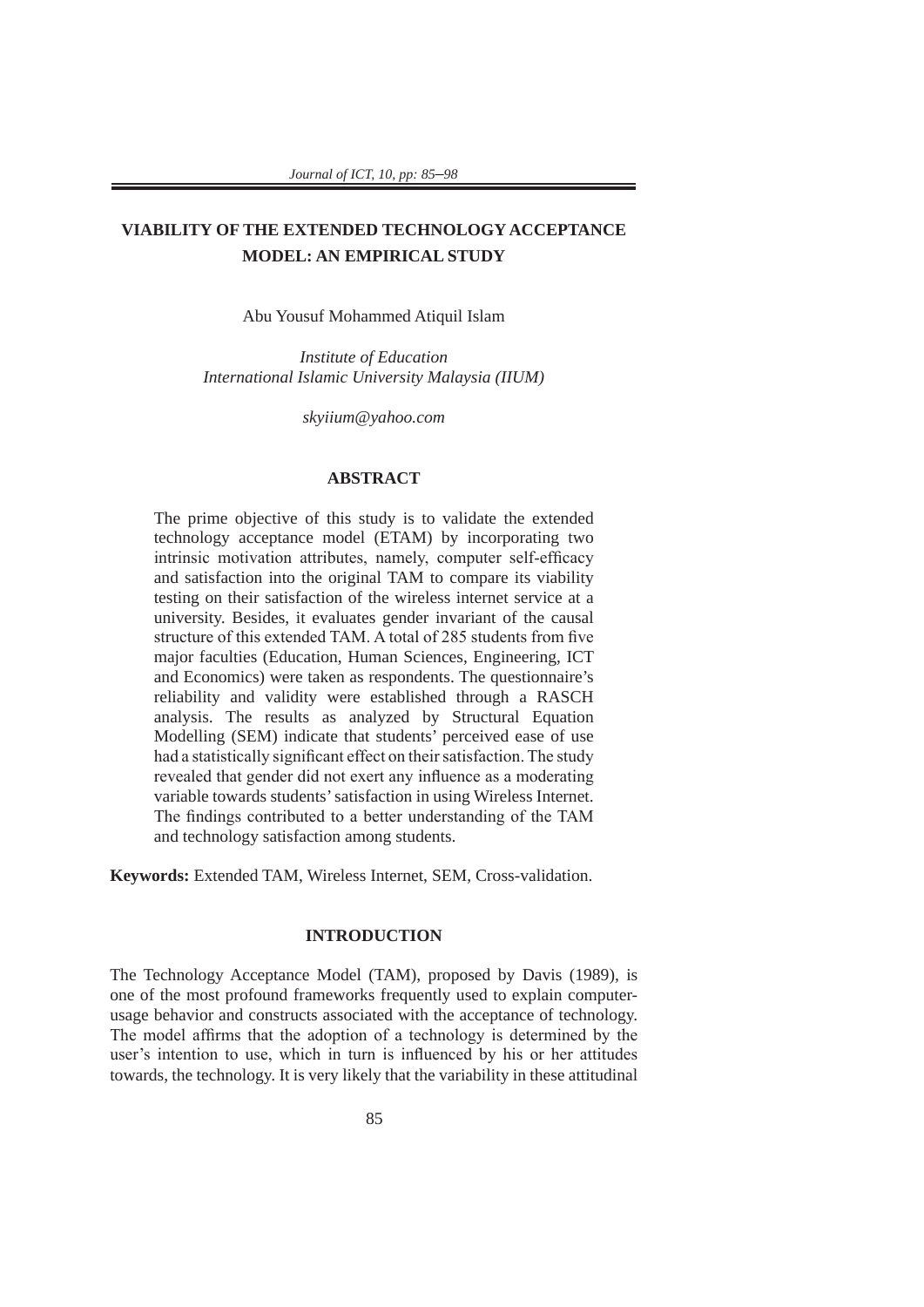and behavioural constructs depends on the user's perceptions—perceived usefulness (PU) and perceived ease of use (PEU) (Ahmad, Basha, Marzuki, Hisham and Sahari, 2010). While PU indicates the extent to which the use of the technology will improve his or her performance, PEU represents the degree to which the technology seems to be free of effort (Davis, Bagozzi, & Warshaw, 1989). This model postulates that behavioural intention mediates the effects of PU and PEU, the two constructs of extrinsic motivation as shown in Figure 1.



Throughout the years TAM has received extensive empirical support through validations and applications, for its power to predict the use of information systems (Davis, 1993; Taylor & Todd, 1995b; Venkatesh & Morris, 2000). However, researchers have also recognized that the generality of TAM fails to supply more meaningful information on users' opinions about a specific system.

According to Thompson, Compeau and Higgins (2006), perceived usefulness and perceived ease of use are not the only valid factors related to technology acceptance, especially with newer technologies. There is a need for TAM to incorporate additional factors or integrate with other IT acceptance models for improvement of its specificity and explanatory utility (Agarwal & Prasad, 1998; Mathieson, 1991). Further research into the generalizability of the factors associated with technology acceptance and refinement of acceptance models has been recommended (Sun & Zhang, 2006; Thompson et al., 2006). Previous studies also recommended that the Technology Acceptance Model (TAM) should be modified to comprise additional components required to explain more than 40 percent of technology acceptance and use (Legris, Ingham & Collerette, 2003). Against this background, one purpose of the study was to validate an extended technology acceptance model (ETAM) on the data derived from students of a comprehensive public university in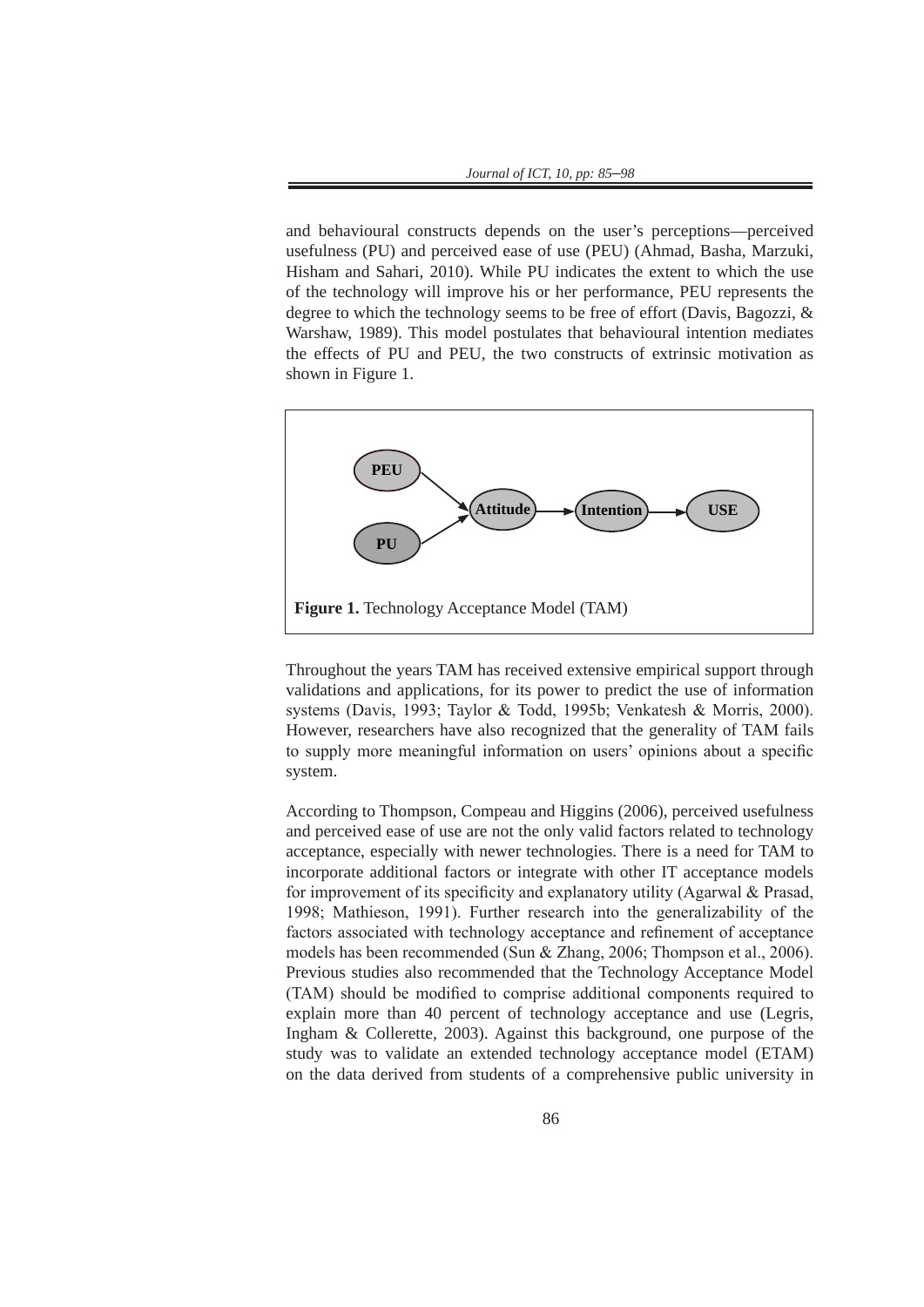Malaysia. The second purpose of this study was to evaluate gender invariant of the causal structure of ETAM. This cross-validation procedure determined whether gender moderated the causal structure of the model, and hence the generality of ETAM.

# **THE EXTENDED TECHNOLOGY ACCEPTANCE MODEL (ETAM)**

In the hypothesized extended technology acceptance model (ETAM) as shown in Figure 2, two other intrinsic motivation attributes – satisfaction and selfefficacy – were incorporated into the original TAM.



# **Perceived Ease of Use - Satisfaction**

The significance of perceived ease of use in technology adoption is highly pronounced in the technology acceptance model (TAM) proposed by Davis et al. (1989). Langeard, Bateson, Lovelock, and Eiglier (1981) observed that in choosing between available service-delivery options, the customers deem the effort expended in utilizing service delivery to be essential, with the superior the service delivery, the greater the customer satisfaction (Churchill  $\&$ Suprenant, 1982). In their respective studies, Szymanski and Hise (2000) and Dabholkar and Bagozzi (2002) considered convenience and ease of use to be important antecedents of e-satisfaction. In other related studies, Shamdasani, Mukherjee and Malhotra, (2008) regarded ease of use as one of the dimensions of service quality and explored its impact on consumer satisfaction in using self-service internet technologies. Along this line, Huang (2008) found the impact of e-consumers' perceived ease of use mediated by their behavioural attitude on their satisfaction statistically significant. As such, this study posits: H1: Perceived ease of use exerts a direct influence on students' satisfaction in adopting wireless technology.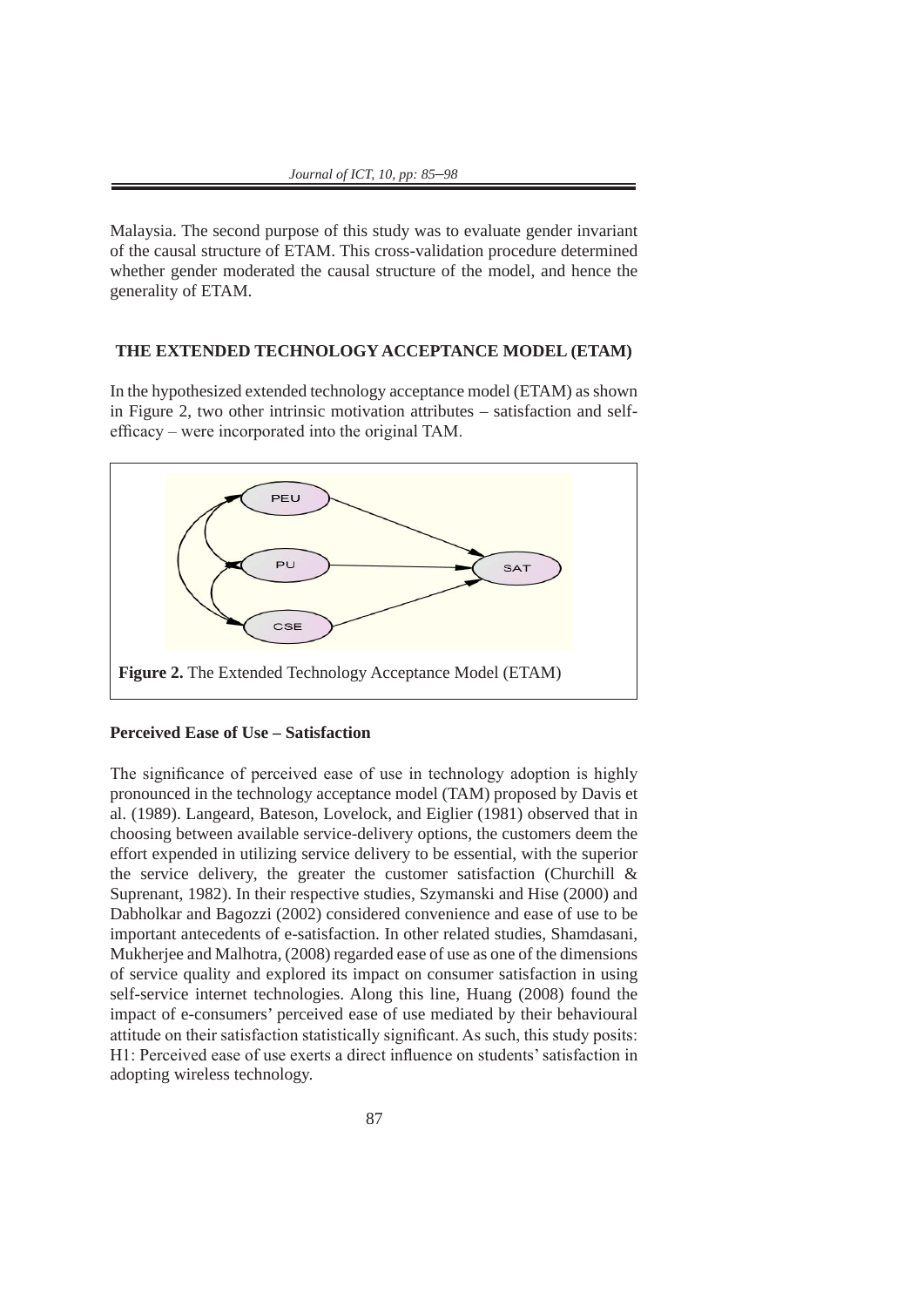#### **Perceived Usefulness – Satisfaction**

In the extant literature, there have been a number of studies done *vis-à-vis* the effect of perceived usefulness on consumer satisfaction (Anderson, Fornell & Lehmann, 1994). According to Huang (2008), perceived usefulness is observed to have an impact on consumer satisfaction mediated by their behavioural attitudes. Clemons and Woodruff (1992) stated that perceived value might directly translate into the formation of overall feelings of satisfaction. In their study, McDougall and Levesque (2000) corroborated this argument by noting that perceived value is a significant driver of customer satisfaction. It can therefore be inferred as:

H2: Perceived usefulness positively influences students' satisfaction in their acceptance of wireless technology.

# **Computer Self-efficacy – Satisfaction**

According to Bandura and Schunk (1981), self-efficacy is defined as one's judgments about how well one can perform various courses of actions in different prospective situations fraught with many unpredictable and stressful elements. In the learning process, it conveys students' judgments about their cognitive capabilities to accomplish a specific academic task or particular goals (Schunk, 1991a). In the context of Internet use, it denotes a user's belief in his/her capabilities to organize and execute courses of Internet actions required to produce given attainments.

Research confirms propositions that self-efficacy influences the choice as to whether or not to engage in a task, the effort made in performing it, and the level of persistence required in accomplishing it (Bandura, 1977; Bandura & Schunk, 1981; Delcourt & Kinzie, 1993). According to Ahmad, Basha, Marzuki, Hisham and Sahari (2010, p. 271), the inclusion of self-efficacy as an intrinsic motivation construct offers 'deeper and richer understanding of why and how the technology is used'. Self-efficacy beliefs have been extensively reported as a prime factor in gauging the success or the lack thereof in the usage of computers by individuals (Cassidy & Eachus, 2003).

In their study, Compeau and Higgins (1995) empirically tested a 10-item measure of computer self-efficacy (CSE) and found significant relationships between CSE and outcome expectations and use. According to a study performed among university students, Agarwal and Karahanna (2000) found CSE to be a key antecedent of perceived ease of use and was strongly influenced by an individual's ingenuity with IS. Along this line, Havelka's (2003) study perceived significant differences in CSE among students in different areas of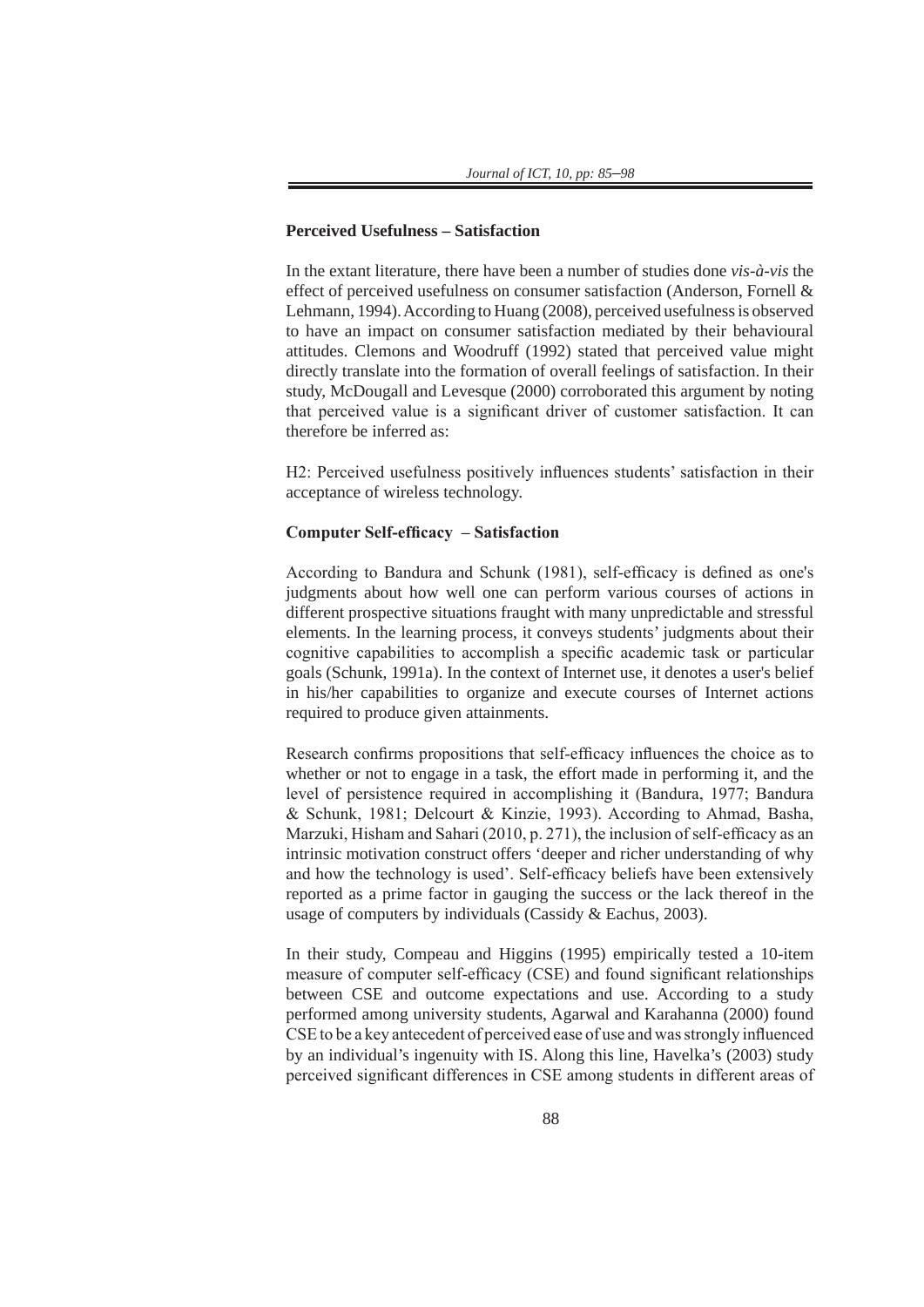academic discipline. In light of such findings, it is imperative on the part of the researchers to assess students' self-beliefs about their academic capabilities as being instrumental to their motivation and academic achievement (Pajares, 2002).

From various prior studies performed on the relationship between CSE and behavioural intention to use or infusion (Wu, Chang & Guo, 2008; Ahmad et al., 2010) and the latter with individual satisfaction (Huang, 2008; Shamdasani, Mukherjee & Malhotra, 2008), it is inferred that there is a relationship between CSE and satisfaction through the mediating effect of an individual's behavioural intention. It is thus hypothesized as:

H3: Computer self-efficacy positively influences students' satisfaction in accepting wireless technology.

## **METHODOLOGY**

The data for this study was obtained through a survey questionnaire administered on students of a public university in Malaysia. A total of 285 students from five faculties (Education, Human Sciences, Engineering, ICT and Economics) were equally selected using the quota sampling technique among students having laptops as well as wireless connection. Since all the students are from the same university, the researchers were able to collect the data from the students residing at various students' hostels. Follow-up procedures were made among the respondents in case of any undue delay felt by the researchers.

The sample size was deemed adequate for the application of the structural equation modelling (SEM) to address the research objectives. Data analyses were performed with SPSS version 16.0. In order to analyse the structural relationships among the various constructs, AMOS software version 18.0 was applied.

# **Research Instrument**

A questionnaire consisting of items validated from prior studies that measured four constructs of interests, namely, perceived ease of use, perceived usefulness, computer self-efficacy and satisfaction in adopting the wireless internet were developed and modified to address the research hypotheses. A five-point Likert-type scale asking the respondents of the extent of their agreement/disagreement of the items constituting the constructs in the questionnaire was used.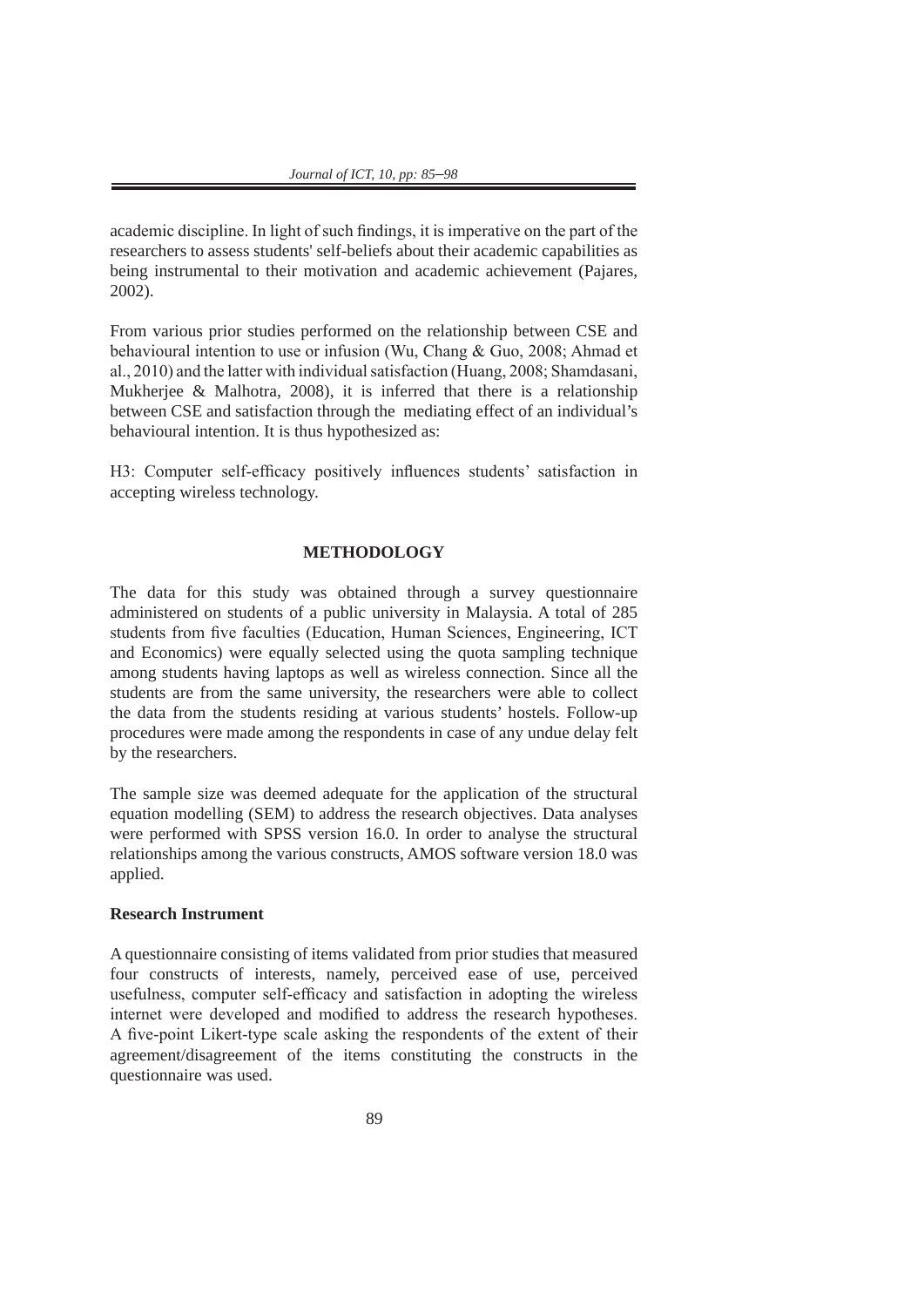#### **Perceived Ease of Use (PEU) and Perceived Usefulness (PU)**

Items for perceived ease of use and perceived usefulness in the survey were updated and measured by an instrument developed and validated by Davis (1989) and Chen, Gillenson and Sherrell (2002) and Venkatesh and Davis (1996).

## **Computer Self-efficacy (CSE)**

Items for computer self-efficacy in the questionnaire were modified by combining survey items developed and validated by Compeau and Higgins (1995).

## **Satisfaction (SAT)**

Items for satisfaction were adopted and modified by an instrument developed and validated by Chen and Wells (1999).

### **Reliability and Validity of Instrument**

In order to measure the reliability and validity of the instruments, Rasch analysis was performed using Winsteps version 3.49. The results of the Rasch analysis indicate that (i) items and persons measured reliably  $(r = .99$  and  $.88$ respectively), (ii) all items measured in the same direction (pt measure corr. > 0.25), (iii) most items showed good item fit and constructed a continuum of increasing intensity. The results also demonstrated that the majority items Infit and Outfit MNSQ were of acceptable range (0.50 to 1.5). Table 1 presents the list of the valid items, their mean, standard deviation, and Cronbach's alpha.

#### **RESULTS**

This section presents the three-stage results of the structural equation modelling that addressed the objectives of the study. It first assessed the validity of the measurement models and then estimated the full-fledged structural model of ETAM. Finally, the model was cross-validated to assess the moderating effect of gender on ETAM.

#### **Validity of the Measurement Models**

The confirmatory factor analysis (CFA) was run for each of the 4 measurement models namely, CFA-1 (PEU), CFA-2 (PU), CFA-3 (CSE) and CFA-4 (SAT); in each case, a few items were removed due to the violation of estimation. The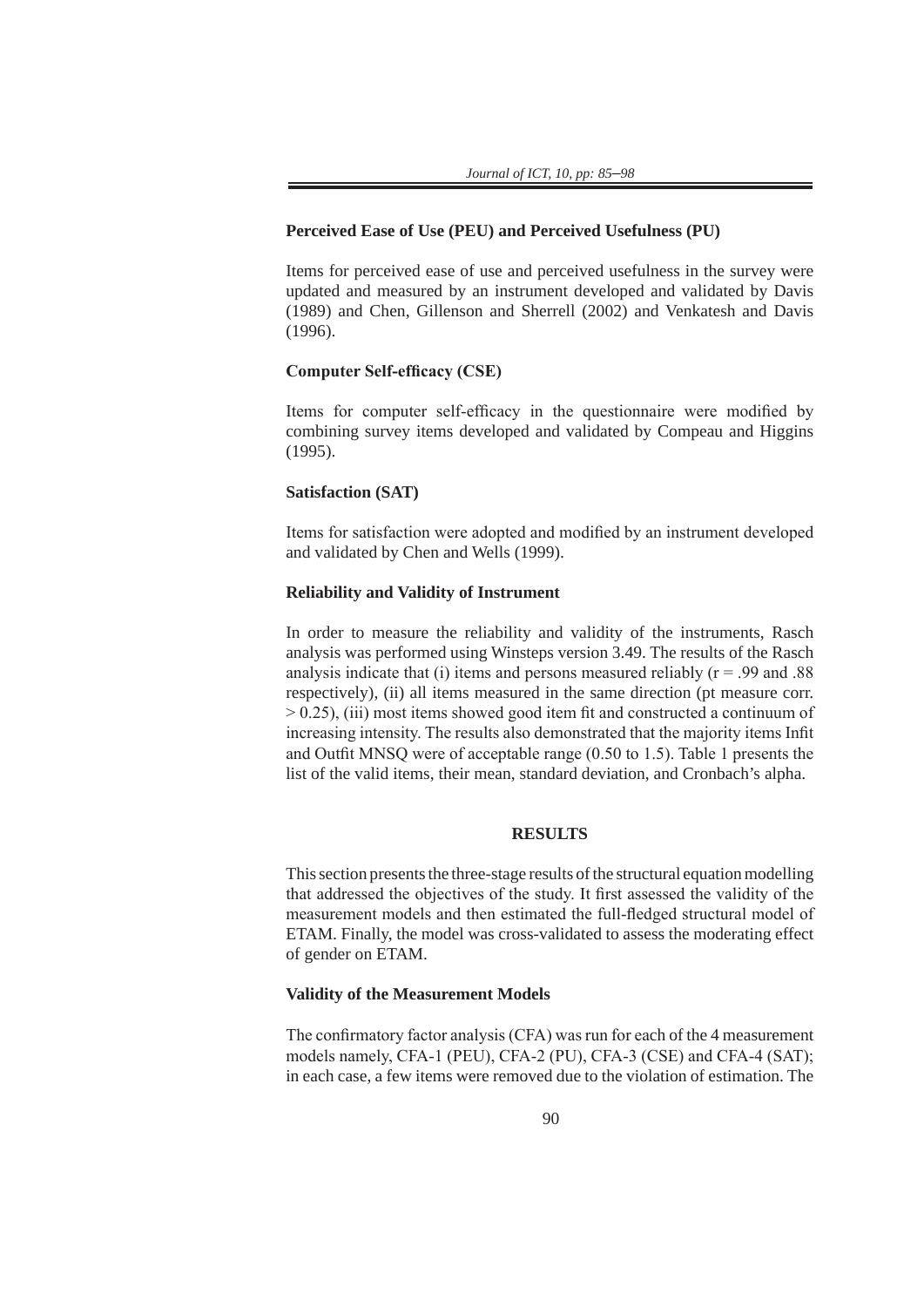revised 4 CFAs for each of these latent constructs showed an adequate fit to the empirical data [CFA-1: (χ2 (df=2) = 5.132; p = 0.077; RMSEA = 0.074; CFI = 0.981; TLI = 0.944); CFA-2: (χ2 (df=5) = 13.969; p = 0.016; RMSEA  $= 0.079$ ; CFI = 0.966; TLI = 0.933); CFA-3: ( $\chi$ 2 (df=5) = 18.228; p = 0.003; RMSEA = 0.097; CFI = 0.969; TLI = 0.938; CFA-4: ( $\chi$ 2 (df=2) = 3.751; p = 0.153; RMSEA =  $0.056$ ; CFI =  $0.993$ ; TLI = 0.979).

# Table 1

*Measurement of the Variables of the Hypothesized Model*

| <b>Item No</b>    | <b>Item Label</b>                                                                                      | Loadings | $\boldsymbol{M}$ | SD    | $\alpha$ |
|-------------------|--------------------------------------------------------------------------------------------------------|----------|------------------|-------|----------|
| PU <sub>2</sub>   | Using the Wireless Internet enables me<br>to download learning materials from the<br>internet.         | 0.64     | 3.729            | 1.031 |          |
| PU7               | Wireless Internet helps me access<br>online database to enhance my research.                           | 0.62     | 3.656            | 1.031 | 0.682    |
| PU <sub>8</sub>   | Using Wireless Internet allows me to<br>obtain multimedia facilities.                                  | 0.59     | 3.512            | 1.019 |          |
| PU <sub>9</sub>   | I can use Wireless Internet free-of-<br>charge at the campus.                                          | 0.51     | 3.961            | 1.059 |          |
| PEU4              | With Wireless Internet, I find it easy to<br>access online database to do research.                    | 0.54     | 3.361            | 1.134 |          |
| PEU <sub>5</sub>  | It is easy for me to become skillful in<br>navigating the Internet using Wireless                      | 0.61     | 3.473            | 1.053 |          |
|                   | facility.                                                                                              |          |                  |       | 0.677    |
| PEU9              | Wireless Internet allows me to access<br>learning materials from LMS.                                  | 0.67     | 3.736            | 1.029 |          |
| PEU <sub>10</sub> | Wireless Internet is easy to use                                                                       | 0.54     | 3.305            | 1.163 |          |
| SE1               | I am capable of using Wireless Internet.                                                               | 0.53     | 4.045            | 0.912 |          |
| SE <sub>4</sub>   | I have the skills required to use Wireless<br>Internet to enhance the effectiveness of<br>my learning. | 0.68     | 3.915            | 0.945 |          |
| SE <sub>5</sub>   | I know how to save and print journals/<br>articles from online database using<br>Wireless Internet.    | 0.84     | 3.926            | 0.999 | 0.806    |
| SE <sub>6</sub>   | I can easily go through the steps of<br>downloading software.                                          | 0.81     | 3.782            | 1.028 |          |
| SAT <sub>2</sub>  | Overall I am satisfied with the Wireless<br>Internet<br>service provided<br>the<br>at<br>university.   | 0.75     | 2.582            | 1.118 |          |
| SAT4              | I am satisfied with wireless service<br>provided by the ITD.                                           | 0.75     | 2.743            | 1.178 | 0.751    |
| SAT <sub>5</sub>  | satisfied accessing<br>T<br>Wireless<br>am<br>Internet from the Mahallah.                              | 0.62     | 2.203            | 1.138 |          |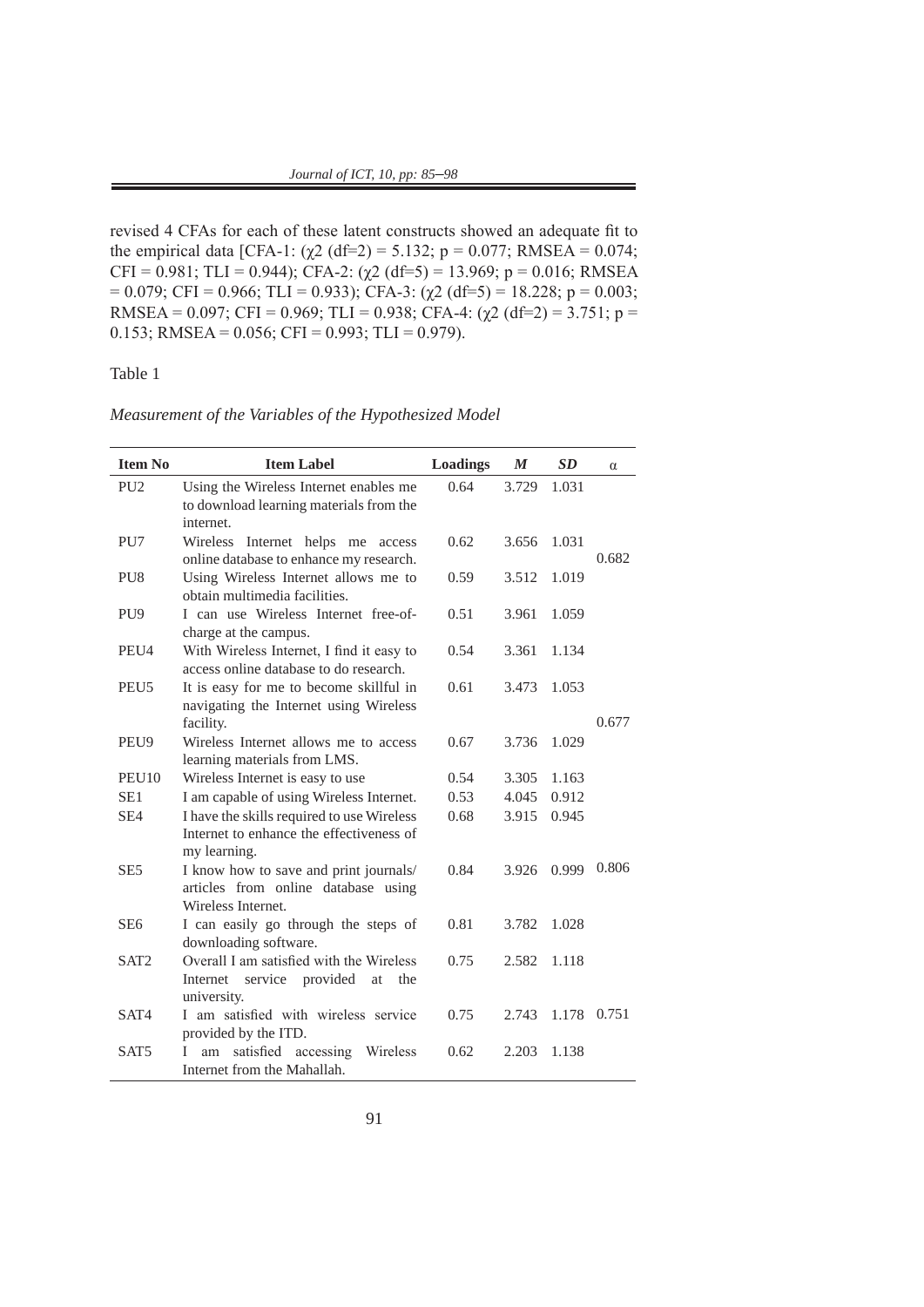## **Estimating the Full-fledged ETAM**

In order to examine the hypothesized model, all the four measurement models were integrated. The results indicated that the hypothesized fifteenitem measurement model was consistent with the data. However, the low and negative path coefficients of  $0.19$  (PU  $>$  SAT) and  $-0.13$  (CSE  $>$  SAT) indicated that the two respective hypotheses H2 and H3 were not supported; this necessitated the revision of the model. As shown in the Figure 3, the revised model depicted goodness-of-fit to the empirical data as indicated by the following fit indices Chi-square,  $\chi^2$  (df=86) = 154.962; p < 0.001; RMSEA  $= 0.053$ ; CFI = 0.940; TLI = 0.926. The results indicated that the parameters of the revised model were free from offending estimates.

With the revised model, perceived ease of use exhibited significant influence on satisfaction. In addition, the interrelationships among the exogenous variables were tested in the structural model. The relationship between perceived ease of use (PEU) and perceived usefulness (PU) was found to be very significant ( $\beta$ )  $= 0.75$ ). The other two relationships, namely, between computer self-efficacy (CSE) and PEU, and CSE and PU, had also statistically significant influence  $(\beta = 0.42, \text{ and } \beta = 0.45, \text{ respectively}).$ 

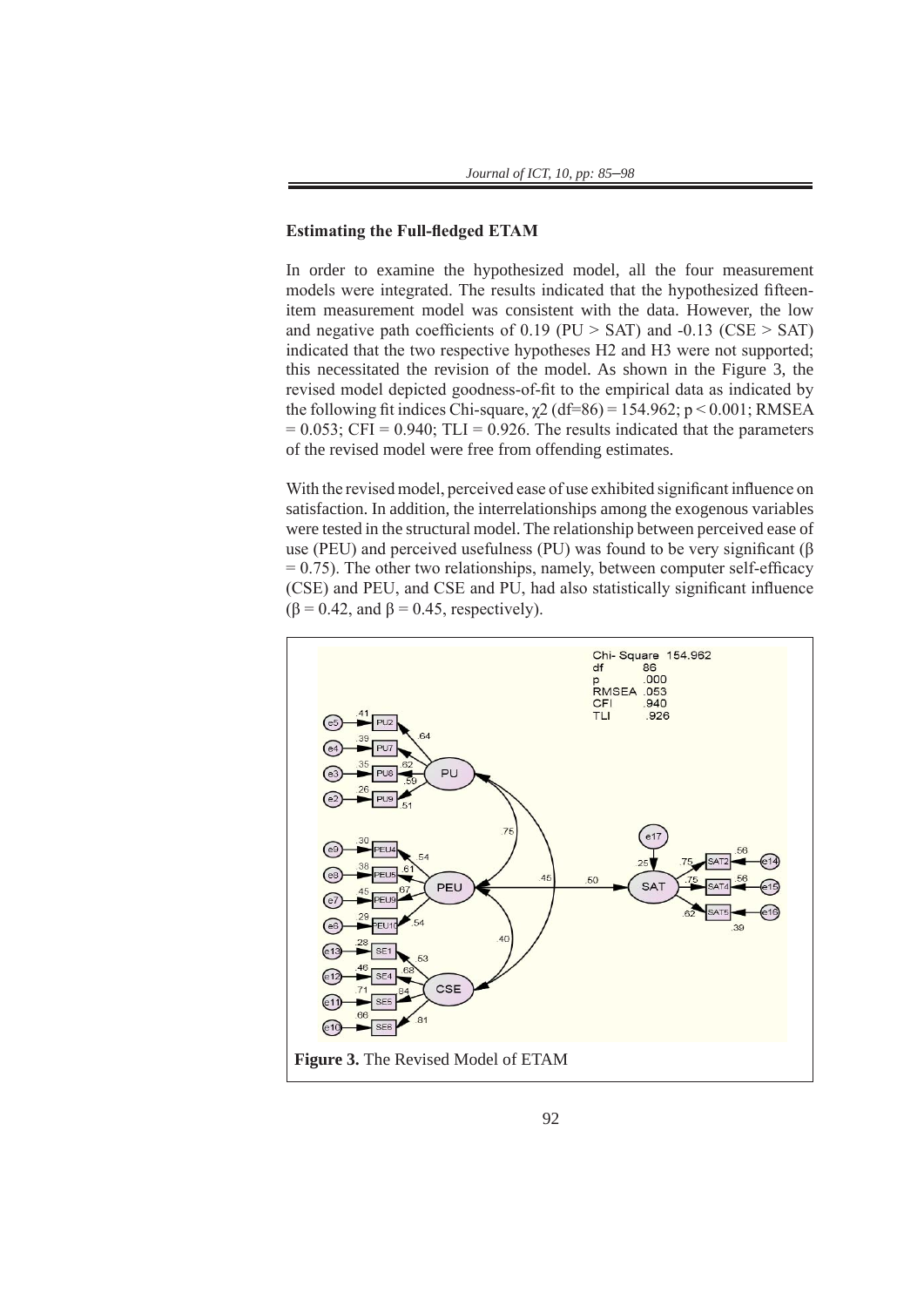# **Gender-invariant of the ETAM**

The second objective of this study was to examine the structural invariance of ETAM regarding the moderating effect of the gender dimension of the respondents. In order to test gender-invariant, a two-stage analysis i.e., configural and matric invariance, was conducted on both the male  $(n1 = 127)$ and female ( $n2 = 158$ ) respondents. First, without constraining the structural paths, the results derived a baseline Chi-square value. Next, the structural paths were constrained to be equal for the male and female groups. The results for both constrained and unconstrained models were found to be consistent with the data as shown in Figure 4.



The analysis of this constrained ETAM produced another Chi-square value (256.208), which was then tested against the unconstrained value (252.507) for statistically significant differences. The invariance test across the male<br>and famely groups resulted in a statistically insignificant aboves in the Chi-For statistically significant differences. The invariance test across the mate<br>and female groups resulted in a statistically insignificant change in the Chiand temate groups resulted in a statistically insignificant enarge in the cin-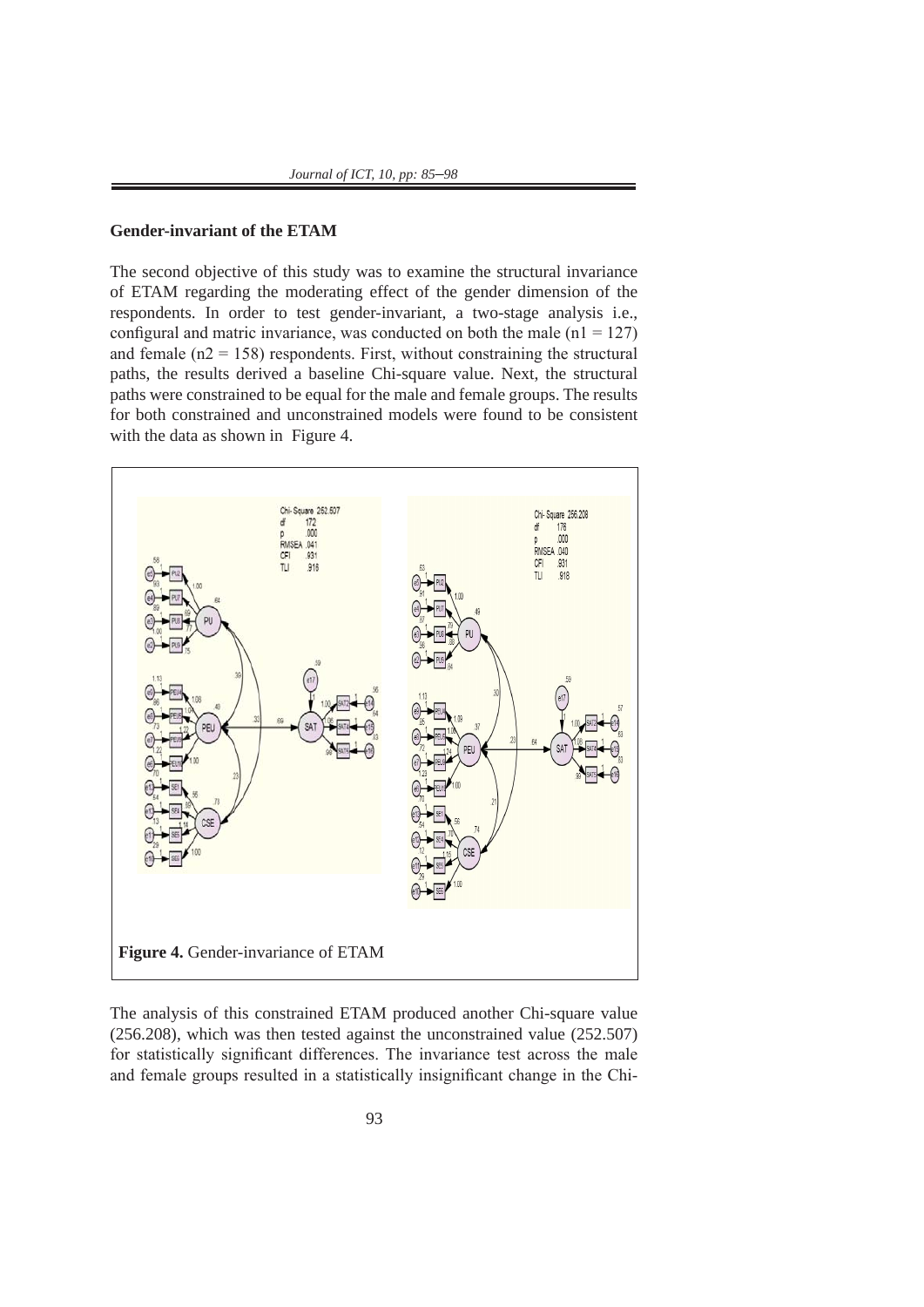square value, Chi-square (df = 4) =  $3.701$ , p >  $0.001$ , as shown in Table 2. This meant that gender did not interact with the exogenous variables to influence the students' satisfaction in using Wireless Internet. It is, therefore, reasonable to conclude that gender was not a moderating variable.

Table 2

*Results of Critical Value of Chi-squared*

| <b>Models</b> |               | Chi squared | df  | Critical<br>value | Chi squared<br>change |
|---------------|---------------|-------------|-----|-------------------|-----------------------|
| Gender        | Unconstrained | 252.507     | 172 | 18.47             | 3.701                 |
|               | Constrained   | 256.208     | 176 |                   |                       |

#### **DISCUSSION**

The findings of the study have expanded the existing body of knowledge on TAM in several ways. First, the hypothesis that perceived ease of use having a positive direct influence on satisfaction stands validated. This comes in line with earlier studies (Szymanski & Hise, 2000; Dabholkar & Bagozzi, 2002), which found convenience, similar to the construct ease of use, to be a prominent factor in e-satisfaction. However, in their study, Shamdasani et al. (2008) observed that ease of use mediated by service quality did not show a high influence on satisfaction.

Second, as regards the effect of perceived usefulness and computer selfefficacy on satisfaction, these were revealed in insignificant path co-efficients, thereby invalidating the hypotheses. However, their impact on satisfaction might be reflected through their significant interrelationships with the other latent construct, i.e., perceived ease of use.

Third, the current study implies that the extended model explains the use of Wireless Internet among male and female users, as gender does not seem to constrain the generality of ETAM. This means that in an environment where students have access to use the Wireless Internet to facilitate learning, gender does not affect the students' satisfaction in using the Wireless Internet.

The finding was consistent with Ahmad et al. (2010) and Sam, Othman and Nordin (2005), who found no significant differences across the gender with respect to adopting technology.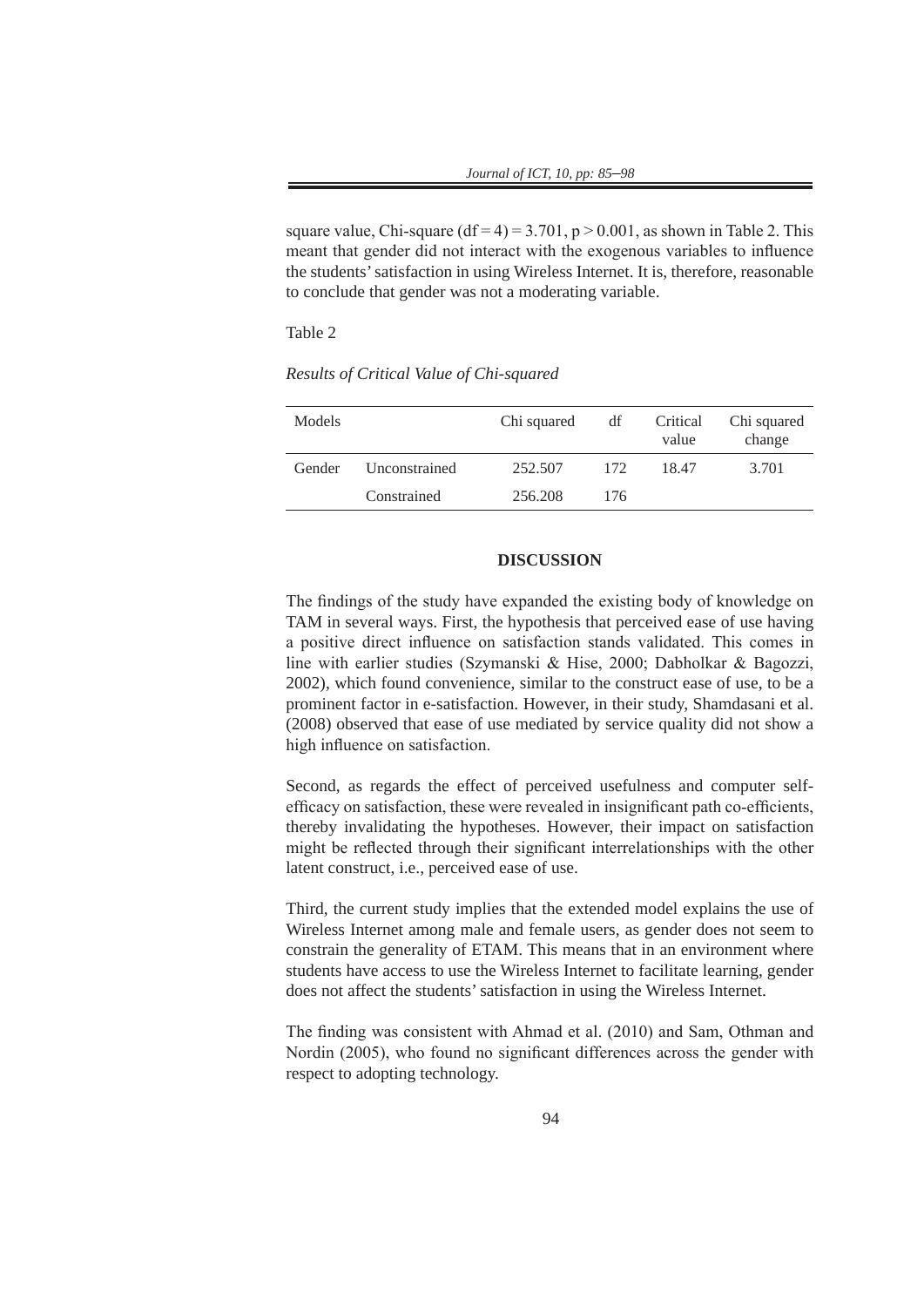## **CONCLUSION**

As information technology is increasingly used in education, its integration to learning has had immense significance in fostering technology-based education among the students of a university. By extending the technology acceptance model (TAM), this study examined the impact of the acceptance of wireless technology among the students' satisfaction. Two new latent constructs, namely computer self-efficacy and satisfaction were incorporated to extend the original framework of TAM. While the study validated one hypothesis – positive impact of perceived ease of use on satisfaction, it did not support the other two – impact of perceived usefulness and computer self-efficacy on satisfaction. The results demonstrated significant positive interrelationships among the three exogeneous constructs of the proposed framework. Regarding the gender invariance of the ETAM, the study revealed that gender did not appear to have any moderating effect on students' satisfaction in adopting the Wireless Internet.

# **LIMITATIONS AND RECOMMENDATIONS**

This study was conducted among the students of a public university in Malaysia. In order to generalize the findings, it thus calls for the inclusion of a larger sample size comprising students of other universities as well; that would make the study more comprehensive in nature. Besides gender, future research on cross-validation of this extended model could be done to shed light on the moderating effects of other demographic attributes, such as nationalities, age, faculties, status of the study, etc., on students' satisfaction in using educational technology.

#### **REFERENCES**

- Agarwal, R., & Prasad, J. (1998). A conceptual and operational definition of personal innovativeness in the domain of information technology. *Information Systems Research*, *9* (2), 204–215.
- Agarwal R., & Karahanna, E. (2000). Time flies when you're having fun: Cognitive absorption and beliefs about information technology uses. *MIS Quarterly*, *24(*4), 665–694.
- Ahmad, T. B. T., Basha, K. M., Marzuki, A. M., Hisham, N. A., & Sahari, M. (2010). Faculty's acceptance of computer-based technology: Crossvalidation of an extended model. *Australian Journal of Educational Technology*, *26*(2), 268–279.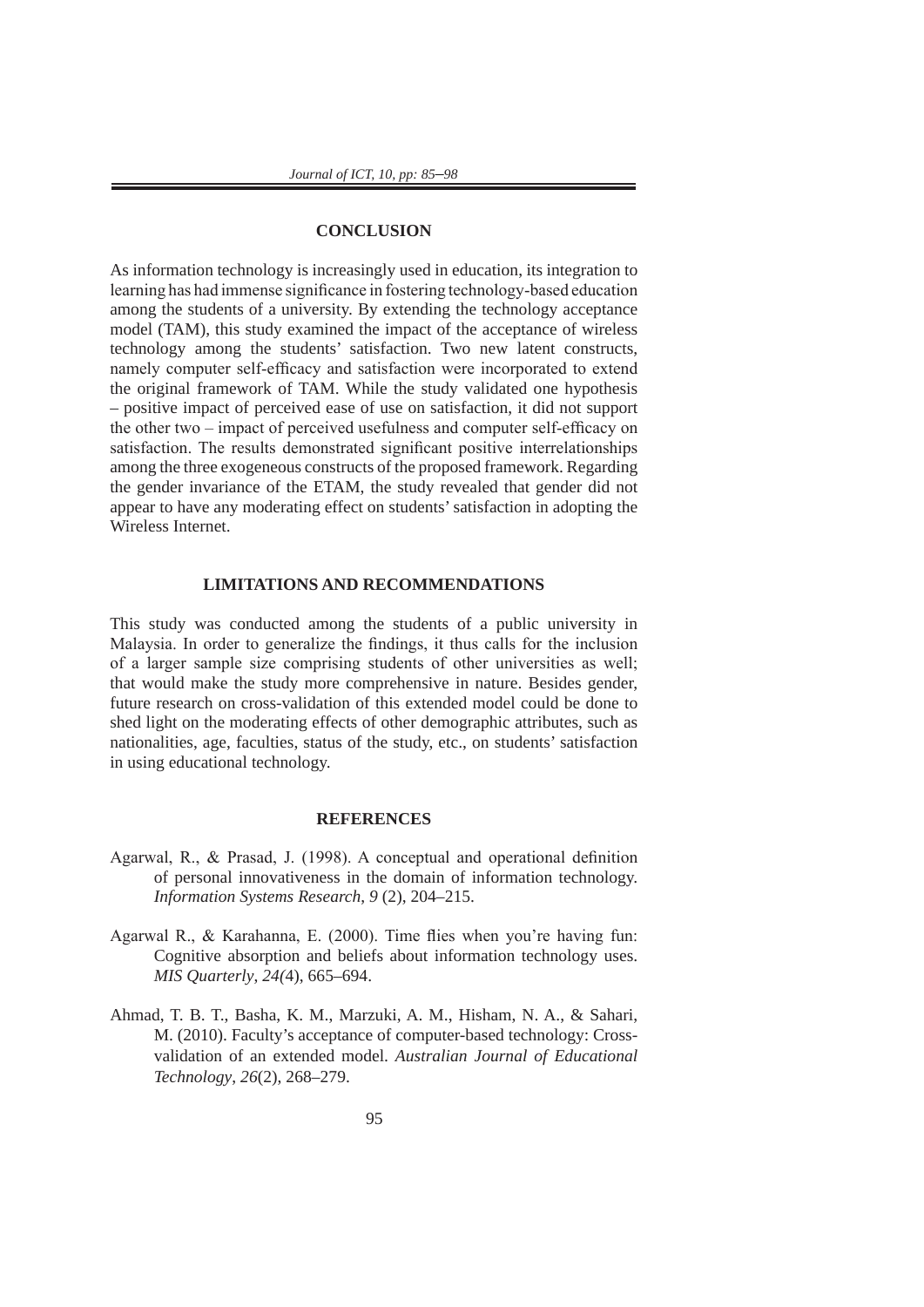- Anderson E. W., Fornell, C., & Lehmann, D. R. (1994). Customer satisfaction, market share and profitability. *Journal of Marketing*, *58*(3), 53–66.
- Bandura, A. (1977). Self-efficacy: Toward a unifying theory of behavioral change. Psychological review, 84, 191-125. Busch, T. (1995). Gender deferent in self-efficacy and attitude toward computers. *Journal of Computing Research*, *12*, 147–158.
- Bandura, A., & Schunk, D. H. (1981). Cultivating competence, self-efficacy and intrinsic interest through self-motivation. *Journal of Personality and Social Psychology, 41,* 586–598.
- Cassidy, S., & Eachus P. (2003). *The computer self-efficacy website.* Retrieved from http://www.chssc.salford.ac.uk/healthSci/selfeff
- Chen, L. D., Gillenson, M. L., & Sherrell, D. L. (2002). Enticing online customers: An extended technology acceptance perspective. *Information and Management, 39,* 705–719.
- Chen, Q., & Wells, W. D. (1999). Attitude toward the site. *Journal of Advertising Research,* September/October, 27–37.
- Churchill, G. A., & Suprenant, C. (1982). An investigation into the determinants of customer satisfaction. *Journal of Marketing Research*, *19,* 491–504.
- Clemons, D. S., & Woodruff, R. B. (1992). Broadening the view of consumers (dis) satisfaction: A proposed means – end disconfirmation model of CS/D. In Allen, C. T., Madden, T. J., Shimp, T. A., Howell, R. D., Zinkhan, G. M., &. Heisley, D. D. (Eds.), *Marketing theory and applications* (pp 209–216). Chicago: American Marketing Association.
- Compeau, R. D., & Higgins, A. C. (1995). Computer self-efficacy: Development of a measure and initial test. *MIS Quarterly*, *19*(2), 189–211.
- Dabholkar, P. A., & Bogazzi, R. (2002). An attitudinal model of technologybased self-service: Moderating effect of consumer traits and situational factors. *Journal of Academy of Marketing Science*, *30*(3), 184–202.
- Davis, F. D. (1989). Perceived usefulness, perceived ease of use and user acceptance of information technology. *MIS Quarterly*, *13*(3), 319–340.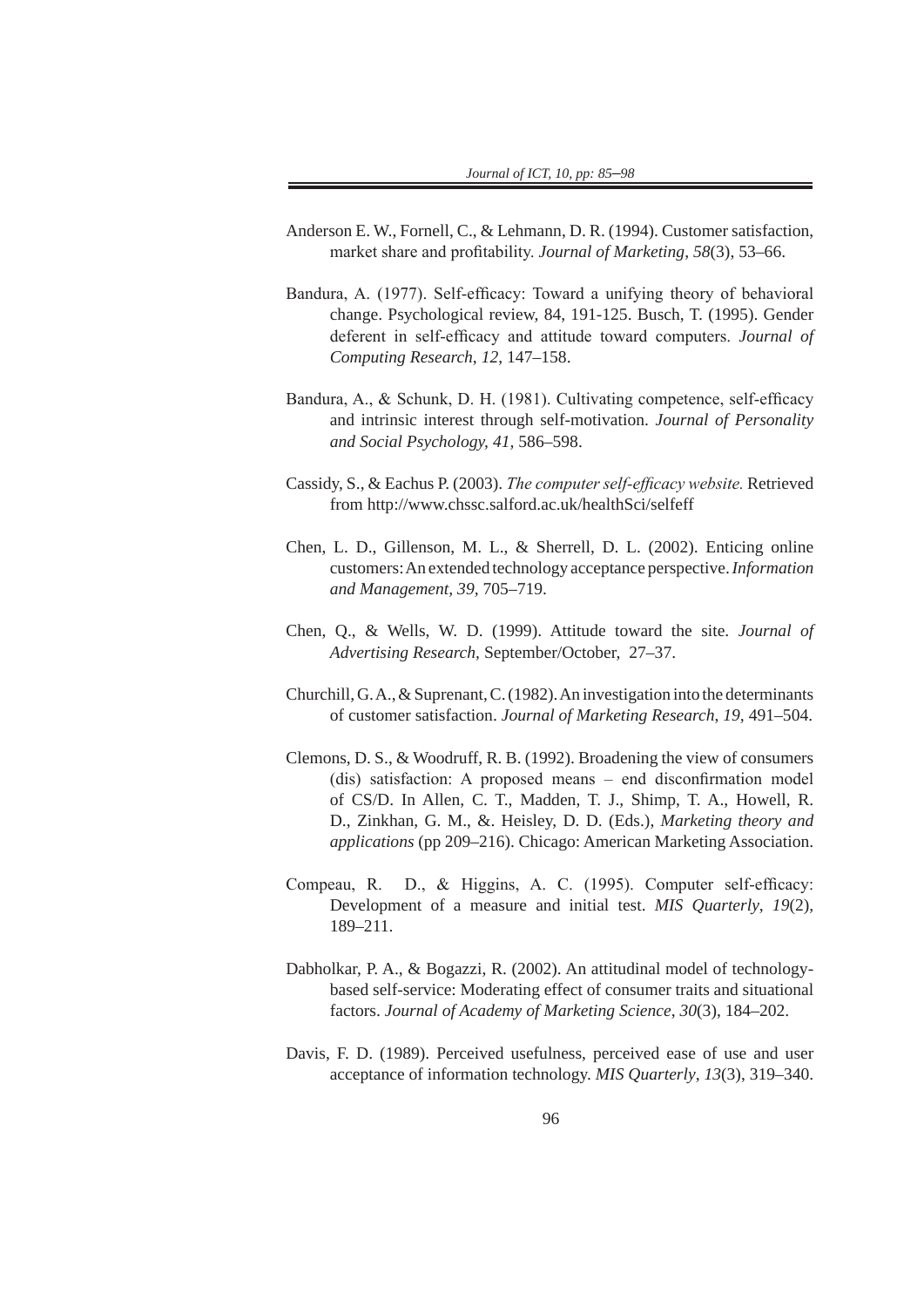- Davis, F. D. (1993). User acceptance of information technology: System characteristics, user perceptions and behavioral impacts. *International Journal of Man-Machine Studies*, *38*(3), 475–487.
- Davis, F. Bagozzi, R. P., & Warshaw, P. R. (1989). User acceptance of computertechnology: A comparison of two theoretical models. *Management Science*, *38*(8), 982–1003.
- Delcourt, M. A. B., & Kinzie, M. B. (1993). Computer technologies in teacher education: The measurement of attitude and self-efficacy. *Journal of Research and Development in Education, 27*(1), 34–41.
- Havelka, D. (2003). Predicting software self-efficacy among business students: A preliminary assessment. *Journal of Information Systems Education*, *14*(2), 145–152.
- Huang, E. (2008). Use and gratification in e-consumers. *Internet Research, 18*(4), 405–426.
- Langeard, E., Bateson, J. E. G., & Lovelock, C. H., & Eiglier, P. (1981). *Marketing of service: New insights from customers and managers*. Cambridge, MA: Marketing Science Institute.
- Legris, P., Ingham, J., & Collerette, P. (2003). Why do people use information technology? A critical review of the technology acceptance model. *Information & Management*, *40,* 191–204.
- Mathieson, K. (1991). Predicting user intention: Comparing the TAM with the theory of planned behavior. *Information Systems Research*, *2,* 173–191.
- McDougall, G. H. G., & Levesque, T. (2000). Customer satisfaction with services: Putting perceived value into the equation. *Journal of Service Marketing*, *14*(5), 392–401.
- Pajares, F. (2002). *Self-efficacy beliefs in academic contexts: An outline.*  Retrieved from http://www.emorv.edu/EDUCATlQN/mfp/efftalk.html
- Sam, H. K, Othman, A. E. A., & Nordin, Z. S. (2005). Computer self-efficacy, computer anxiety, and attitudes toward the internet: A study among undergraduates in Unimas. *Educational Technology & Society, 8*(4), 205–219. http://www.ifets.info/journals/8\_4/19.pdf